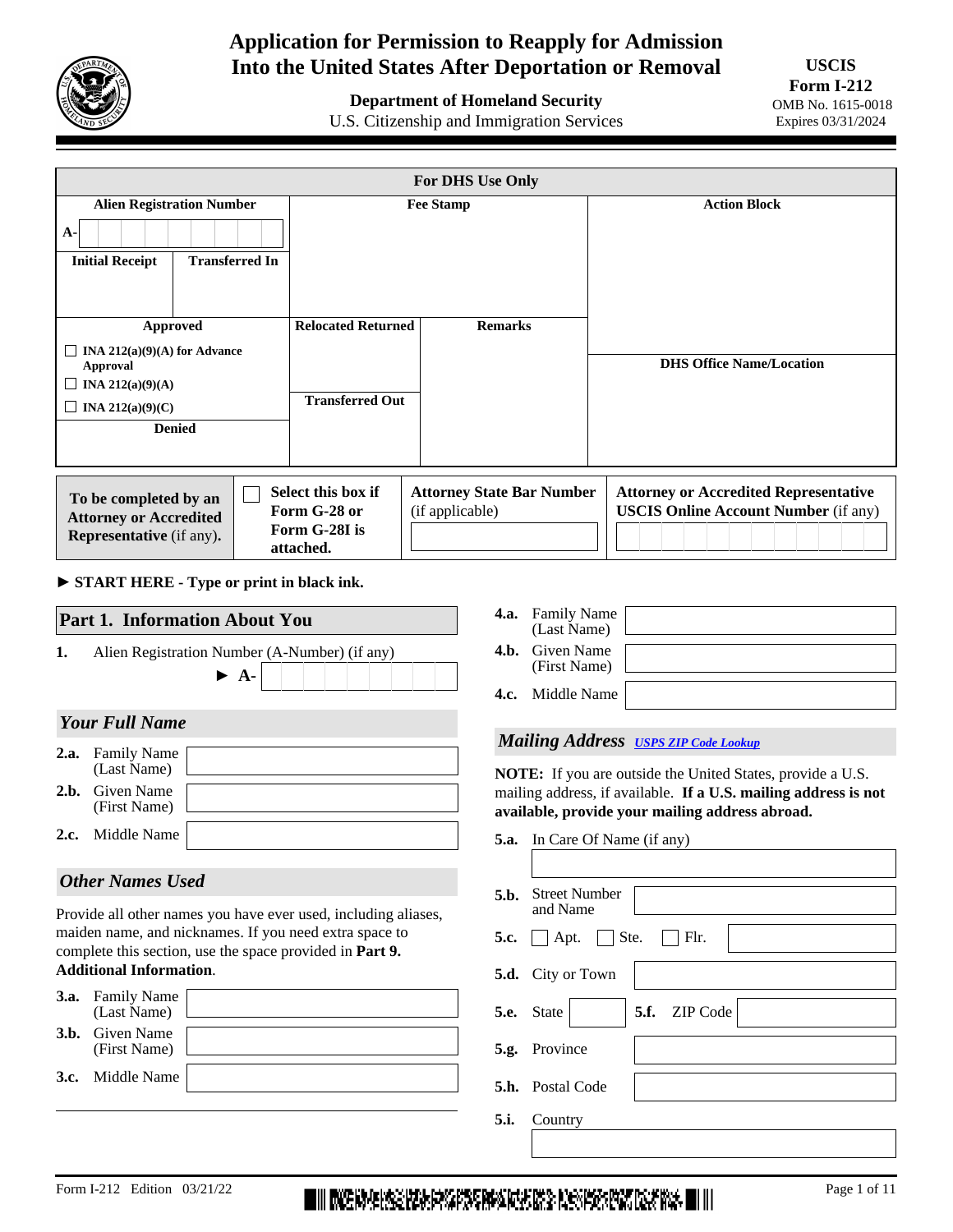|              | Part 1. Information About You (continued)                                                                         | If you seek an immigrant or nonimmigrant visa and you are or                                                                                                                                    |
|--------------|-------------------------------------------------------------------------------------------------------------------|-------------------------------------------------------------------------------------------------------------------------------------------------------------------------------------------------|
| 6.           | Is your mailing address the same address where you<br>currently live (physical address)?<br>N <sub>o</sub><br>Yes | will file your application for consent to reapply with your<br>immigrant or nonimmigrant visa application, provide the<br>information requested in Item Numbers 16. - 17.b.                     |
|              | If you answered "No" to Item Number 6., provide your<br>current physical address in Item Numbers 7.a. - 7.f.      | The Department of State (DOS) Consular Case Number<br>16.<br>(if available)                                                                                                                     |
|              | <b>Physical Address</b>                                                                                           | The Location of the U.S. Embassy or U.S. Consulate Where                                                                                                                                        |
| 7.a.         | <b>Street Number</b><br>and Name                                                                                  | Your Application for an Immigrant Visa is Being or Will Be<br>Made                                                                                                                              |
| 7.b.         | Ste.<br>Flr.<br>Apt.                                                                                              | 17.a. City or Town                                                                                                                                                                              |
| 7.c.         | City or Town                                                                                                      | 17.b. Country                                                                                                                                                                                   |
|              | $\blacktriangledown$<br>ZIP Code<br>7.d. State<br>7.e.                                                            |                                                                                                                                                                                                 |
| 7.f.<br>7.g. | Province<br>Postal Code                                                                                           | If you are seeking consent to reapply in connection with your<br>application to adjust your status to that of a lawful permanent<br>resident, provide information in Item Numbers 18.a. - 18.c. |
|              | 7.h. Country                                                                                                      | 18.a. USCIS Receipt Number (if any)                                                                                                                                                             |
|              | <b>Other Information About You</b>                                                                                | 18.b. Where did you file your application (for example,<br>"USCIS Office Name" or "Lockbox")?                                                                                                   |
| 8.           | U.S. Social Security Number (if any)                                                                              |                                                                                                                                                                                                 |
|              |                                                                                                                   | 18.c. Date Filed (mm/dd/yyyy)                                                                                                                                                                   |
| 9.           | U.S. Online Account Number (if any)                                                                               | Are you submitting Form I-601, Application for Waiver<br>19.<br>of Grounds of Inadmissibility, along with this application?                                                                     |
| 10.          | Male<br>Female<br>Gender                                                                                          | Yes<br>N <sub>o</sub>                                                                                                                                                                           |
| 11.          | Date of Birth (mm/dd/yyyy)                                                                                        | If you answered "No," provide the information requested<br>in Item Numbers 20.a. - 20.c. about previously filed                                                                                 |
| 12.          | City or Town of Birth                                                                                             | Forms I-601 (if any):<br>20.a. USCIS Receipt Number for Form I-601 (if any)                                                                                                                     |
| 13.          | State or Province of Birth (if applicable)                                                                        |                                                                                                                                                                                                 |
|              |                                                                                                                   | 20.b. Where did you file your application (for example,<br>"USCIS Office Name" or "Lockbox")?                                                                                                   |
| 14.          | Country of Birth                                                                                                  |                                                                                                                                                                                                 |
| 15.          | Country of Citizenship or Nationality                                                                             | 20.c. Date Filed (mm/dd/yyyy)                                                                                                                                                                   |
|              |                                                                                                                   |                                                                                                                                                                                                 |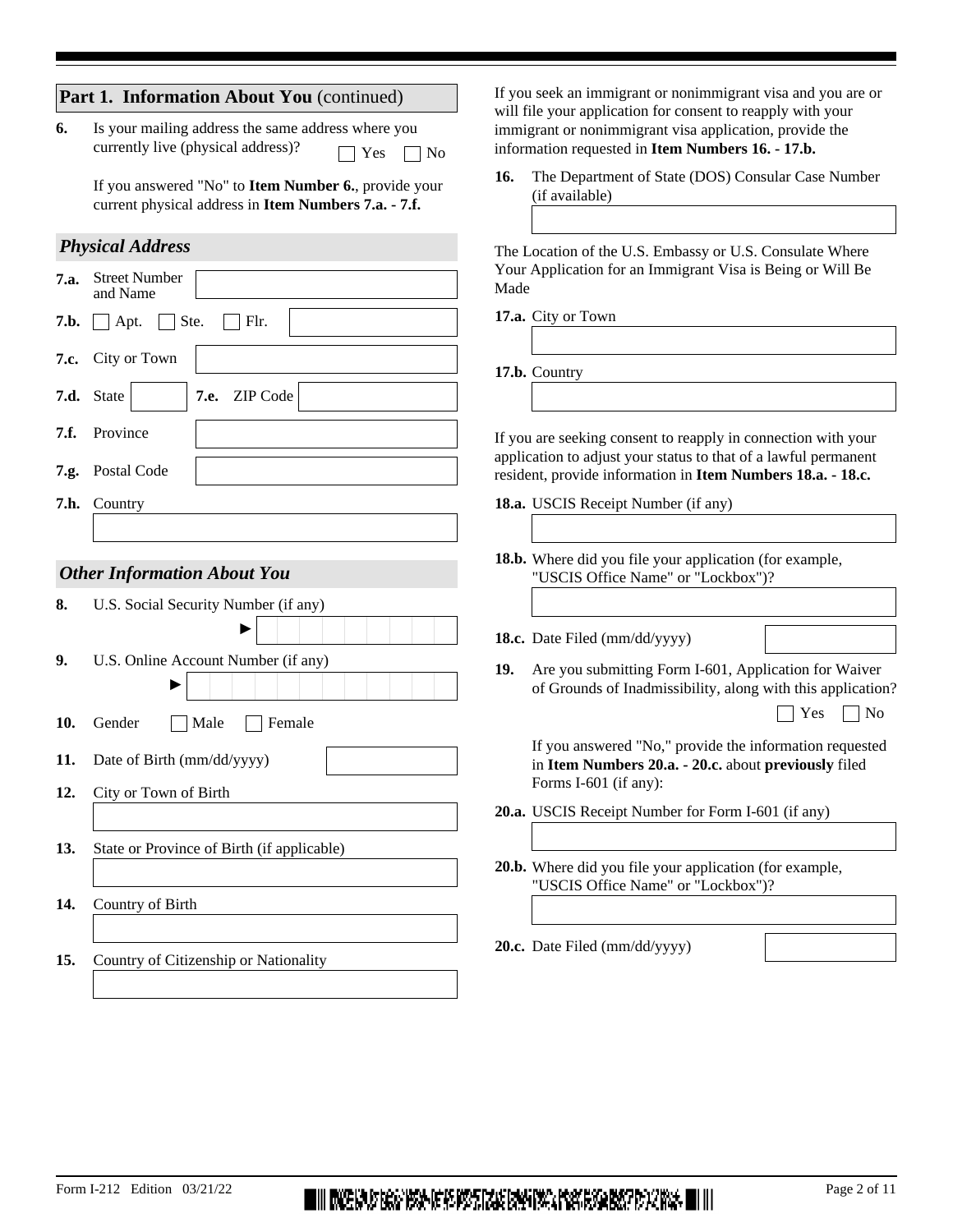# **Part 2. Reasons You Are Filing Form I-212**

If you are inadmissible to the United States for the following reason, select "Yes" and then select the appropriate boxes. If you need extra space to complete this section, use the space provided in **Part 9. Additional Information**.

# *Removal as an Arriving Alien (INA Section 212(a)(9)(A)(i))*

- **1.a.** I have been removed as an **arriving alien** in expedited removal proceedings under INA section 235(b)(1) or I was removed at the end of proceedings under INA section 240 as an arriving alien.  $|$  Yes  $\Box$  No
- **1.b.**  $\Box$  I have only been removed once, and my last removal was less than five years ago.
- I have been removed at least two or more times, and my last removal was less than 20 years ago. **1.c.**
- **1.d.**  $\Box$  I have been convicted of an aggravated felony in the United States or abroad, before or after my removal from the United States. Provide information on your aggravated felony convictions in **Part 9. Additional Information** and include the required evidence.
- **2.** Date You Were Removed From the United States (mm/dd/yyyy)

Location From Where You Were Removed

**3.** City or Town **4.** State  $\blacktriangledown$ 

# *Removal as a Deportable Alien (INA Section 212(a)(9)(A)(ii))*

- **5.a.** I have been removed as a deportable alien under INA section 240 or any other provision of the law, or I departed the United States while an order of removal was outstanding.  $|$   $|$  Yes  $|$   $|$  No
- **5.b.**  $\Box$  I have only been removed once and my removal was less than 10 years ago.
- **5.c.**  $\Box$  I have been removed two or more times, and my last removal was less than 20 years ago.
- **5.d.**  $\Box$  I have been convicted of an aggravated felony in the United States or abroad, before or after my removal from the United States. Provide information on your aggravated felony convictions in **Part 9. Additional Information** and include the required evidence.
- **6.** Date You Were Excluded, Deported, or Removed From the United States (mm/dd/yyyy)

Location From Where You Were Removed

City or Town **7.a.**

**7.b.** State

# *Entry After Unlawful Presence in the Aggregate of 1 Year (INA Section 212(a)(9)(C)(i)(I))*

I entered or attempted to enter the United States without being admitted or paroled, after having been unlawfully present in the United States on or after April 1, 1997, for a period of more than one year, in the aggregate. **8.**



**NOTE:** If you answered "Yes" to **Item Number 8.**, list all the time periods during which you were unlawfully present in the United States (including any periods in which you overstayed your lawful status). Begin with your most recent period of unlawful presence. Also attach evidence demonstrating that you have *remained outside the United States for 10 years* since your last departure.

#### **Periods of Unlawful Presence**

**9.a.** From (mm/dd/yyyy)

**9.b.** To (mm/dd/yyyy)

- 
- Date You Departed the United States After Your Period of Unlawful Presence (mm/dd/yyyy) **10.**

Location Where You Departed the United States After Your Period of Unlawful Presence

11.a. City or Town

11.b. State

Location Where You Reentered or Attempted to Reenter the United States

12.a. City or Town

12.b. State

- 
- Date You Attempted to Unlawfully Enter or Reenter the United States After Period of Unlawful Presence (mm/dd/yyyy) **13.**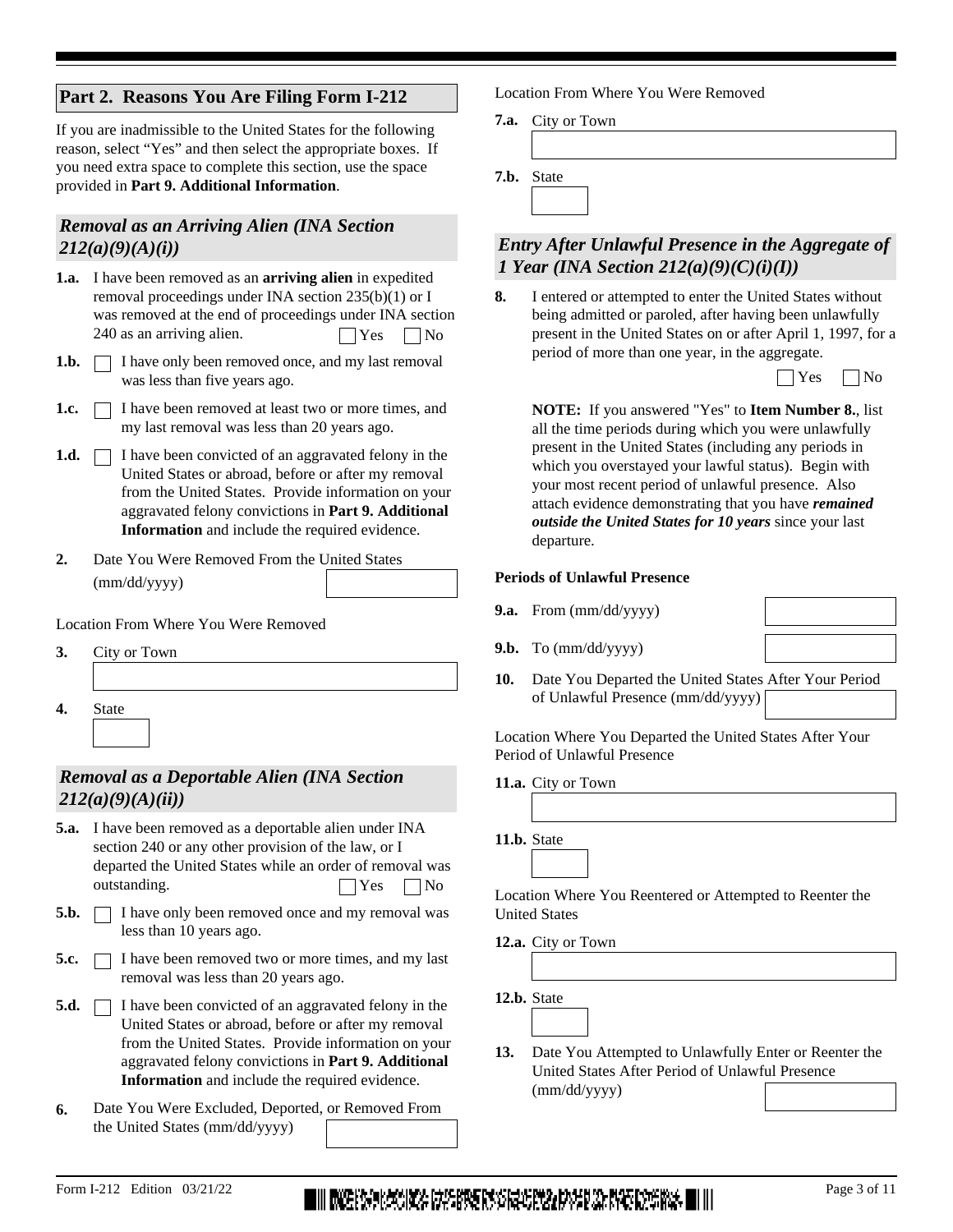## **Part 2. Reasons You Are Filing Form I-212**  (continued)

# *Entry After Removal (INA Section 212(a)(9)(C)(i)(II))*

14. I entered or attempted to enter the United States without being admitted or paroled after having been excluded, deported, or removed.  $\Box$  Yes  $\Box$  No

**NOTE:** If you answered "Yes" to **Item Number 14.**, list all the dates when you were excluded, deported, or removed from the United States. If you need extra space to complete this section, use the space provided in **Part 9. Additional Information**.

Date You Were Excluded, Deported, or Removed From the United States (mm/dd/yyyy) **15.**

Location Where You Reentered or Attempted to Reenter the United States After Your Exclusion, Deportation, or Removal

#### 16.a. City or Town

#### 16.b. State

- 
- Date You Entered or Attempted to Reenter the United States After Exclusion, Deportation, or Removal (mm/dd/yyyy) **17.**

## **Part 3. Reasons For Your Request For Permission to Reapply**

If the Department of Homeland Security (DHS) permits you to reenter the United States, what immigration status will you seek?

- 1.a. Permanent Resident
- **Visitor 1.b.**
- Student **1.c.**
- 1.d. Other (Explain)
- Explain Why You Would Like to Reenter the United **States 2.**

**NOTE:** If you need extra space to complete this section, use the space provided in **Part 9. Additional Information**.

## *U.S. Citizen or Lawful Permanent Resident Family Members (if any)*

**NOTE:** If you need extra space to complete this section, use the space provided in **Part 9. Additional Information**.

| <b>3.a.</b> Family Name<br>(Last Name) |
|----------------------------------------|
| <b>3.b.</b> Given Name<br>(First Name) |
| <b>3.c.</b> Middle Name                |
| 3.d. Relationship                      |
|                                        |

My relative is (Select one):

- 4.a. **A** lawful permanent resident.
- **4.b.** A U.S. citizen.

#### **Part 4. Biographic Information**

- **1.** Ethnicity (Select **only one** box)
	- $\Box$  Hispanic or Latino
	- Not Hispanic or Latino
- **2.** Race (Select **all applicable** boxes)
	- **White**
	- Asian
	- **Black or African American**
	- American Indian or Alaska Native
	- Native Hawaiian or Other Pacific Islander

|    | 3. Height |                                 | Feet $\overline{\bullet}$ Inches $\overline{\bullet}$ |
|----|-----------|---------------------------------|-------------------------------------------------------|
|    | 4. Weight |                                 | Pounds $\vert \vert \vert \vert \vert \vert \vert$    |
| 5. |           | Eye Color (Select only one box) |                                                       |
|    | Black     | Blue                            | Brown                                                 |

|    | Maroon                             | $\vert$   Pink | Unknown/Other |
|----|------------------------------------|----------------|---------------|
| 6. | Hair Color (Select only one box)   |                |               |
|    | $\Box$ Bald (No hair) $\Box$ Black |                | Blond         |
|    | Brown                              | Gray           | Red           |

Gray Green Hazel

|  | апа |
|--|-----|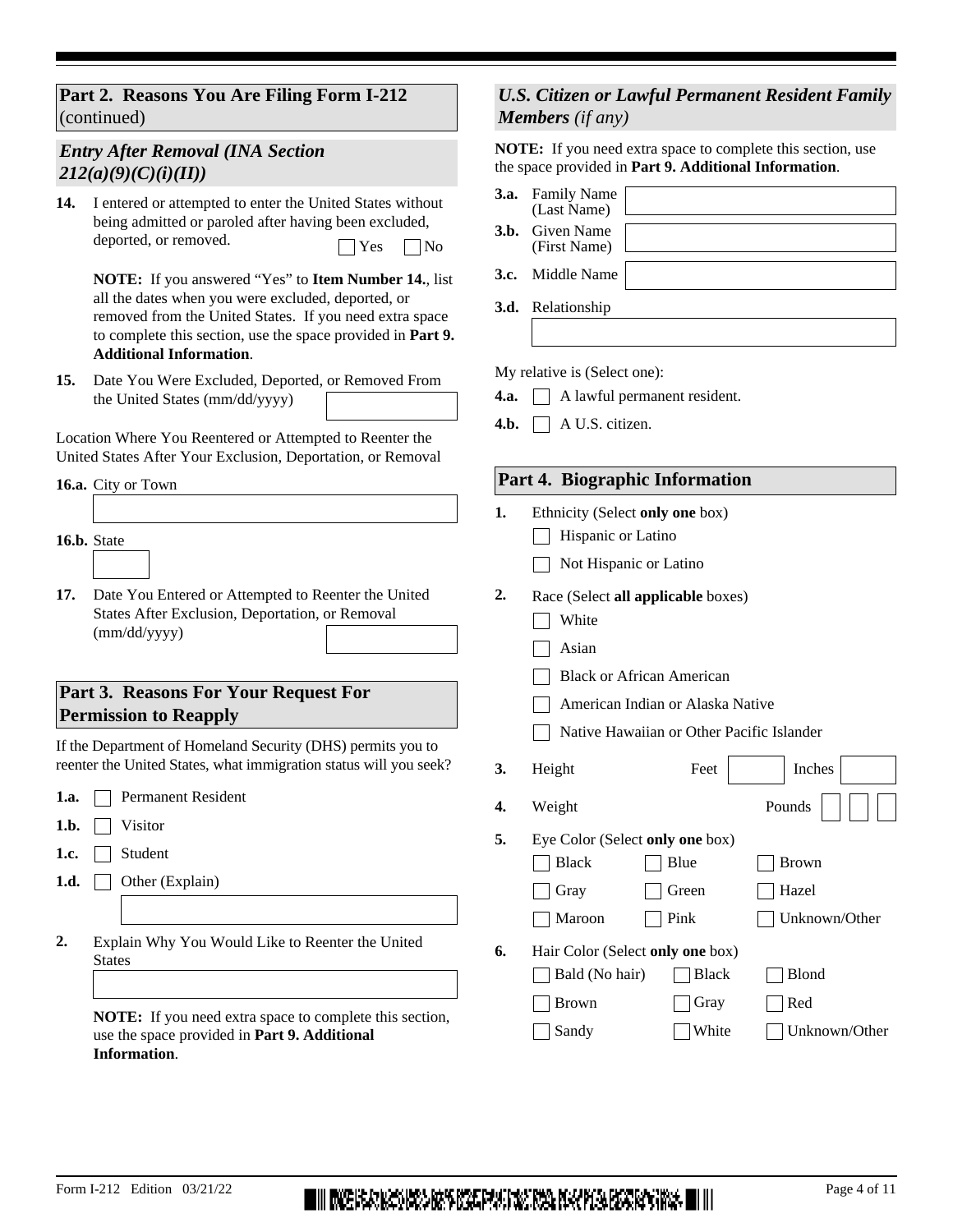If you are filing this application with Customs and Border Protection (CBP), provide the information requested in **Item Numbers 1.a. - 40.c.**

# *Address History*

Provide physical addresses for everywhere you have lived during the last ten years, whether inside or outside the United States. Provide your current address first. If you are unsure of the exact date, provide the closest approximate date to the best of your knowledge. If you need extra space to complete this section, use the space provided in **Part 9. Additional Information**.

Physical Address 1 (current address)

|      | I hysical Address T (current address)                        |
|------|--------------------------------------------------------------|
| 1.a. | <b>Street Number</b><br>and Name                             |
| 1.b. | Apt.<br>$\Box$ Ste.<br>$\top$ Flr.<br>$\blacksquare$         |
| 1.c. | City or Town                                                 |
| 1.d. | 1.e. ZIP Code<br>State                                       |
| 1.f. | Province                                                     |
|      | 1.g. Postal Code                                             |
| 1.h. | Country                                                      |
|      |                                                              |
|      | Dates of Residence                                           |
| 2.a. | From (mm/dd/yyyy)                                            |
| 2.b. | To (mm/dd/yyyy)                                              |
|      | Physical Address 2                                           |
| 3.a. | <b>Street Number</b><br>and Name                             |
| 3.b. | Ste.<br>Flr.<br>$\Box$ Apt.                                  |
| 3.c. | City or Town                                                 |
| 3.d. | 3.e.<br><b>State</b><br>ZIP Code<br>$\vert \mathbf{v} \vert$ |
| 3.f. | Province                                                     |
|      |                                                              |
| 3.g. | Postal Code                                                  |
| 3.h. | Country                                                      |

Dates of Residence

**4.a.** From (mm/dd/yyyy)

**4.b.** To (mm/dd/yyyy)



# *Employment History*

Provide your employment history for the last five years, whether inside or outside the United States. Provide the most recent employment first. If you are unsure of the exact employment date, provide the closest approximate date to the best of your knowledge. If you need extra space to complete this section, use the space provided in **Part 9. Additional Information**.

Employer 1 (current or most recent)

**5.** Name of Employer or Company

Address of Employer or Company

| <b>6.a.</b> Street Number<br>and Name                 |  |  |  |  |  |  |  |
|-------------------------------------------------------|--|--|--|--|--|--|--|
| $\Box$ Flr.<br><b>6.b.</b> $\Box$ Apt. $\Box$ Ste.    |  |  |  |  |  |  |  |
| <b>6.c.</b> City or Town                              |  |  |  |  |  |  |  |
| 6.e. ZIP Code<br><b>6.d.</b> State<br>$\  \bullet \ $ |  |  |  |  |  |  |  |
| <b>6.f.</b> Province                                  |  |  |  |  |  |  |  |
| 6.g. Postal Code                                      |  |  |  |  |  |  |  |
| 6.h. Country                                          |  |  |  |  |  |  |  |
| 7. Your Occupation                                    |  |  |  |  |  |  |  |
| Dates of Employment                                   |  |  |  |  |  |  |  |

- **8.a.** From (mm/dd/yyyy)
- **8.b.** To (mm/dd/yyyy)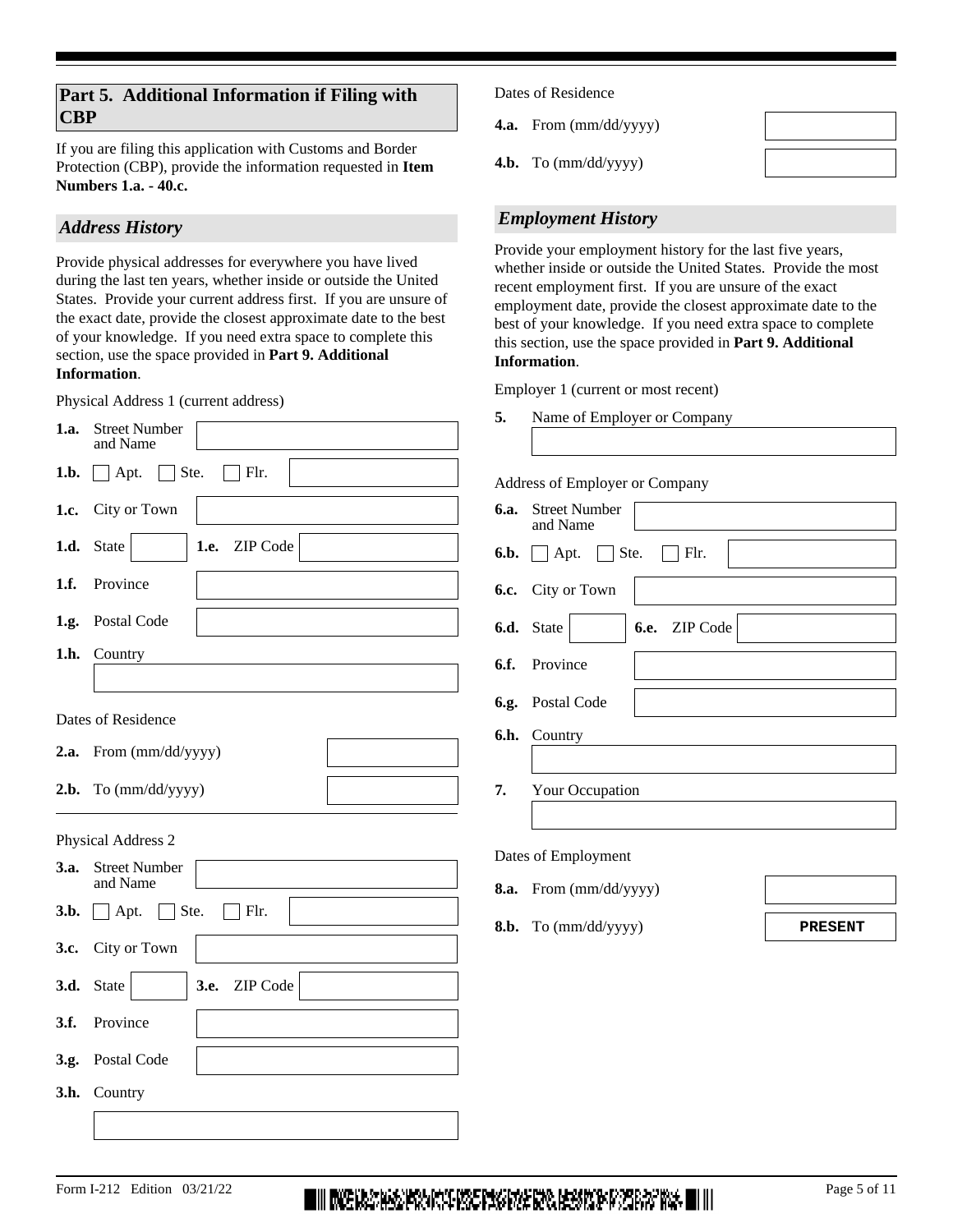| Part 5. Additional Information if Filing with<br><b>CBP</b> (continued) | Country of Birth<br>17.                                               |
|-------------------------------------------------------------------------|-----------------------------------------------------------------------|
| Employer 2                                                              | 18.<br>Current City or Town of Residence (if living)                  |
| 9.<br>Name of Employer or Company                                       |                                                                       |
|                                                                         | 19.<br>Current Country of Residence (if living)                       |
| <b>Address of Employer or Company</b>                                   |                                                                       |
| 10.a. Street Number<br>and Name                                         | <b>Information About Your Father</b>                                  |
| Ste.<br>$10.b.$ Apt.<br>Flr.                                            | Father's Legal Name                                                   |
|                                                                         | 20.a. Family Name<br>(Last Name)                                      |
| 10.c. City or Town                                                      | 20.b. Given Name                                                      |
| 10.e. ZIP Code<br>10.d. State<br>$\vert \bm{\nabla} \vert$              | (First Name)<br>20.c. Middle Name                                     |
| 10.f. Province                                                          |                                                                       |
| 10.g. Postal Code                                                       | Father's Name at Birth (if different than above)<br>21.a. Family Name |
| 10.h. Country                                                           | (Last Name)                                                           |
|                                                                         | 21.b. Given Name<br>(First Name)                                      |
| 11.<br>Your Occupation                                                  | 21.c. Middle Name                                                     |
|                                                                         | Date of Birth (mm/dd/yyyy)<br>22.                                     |
| Dates of Employment                                                     | 23.<br>City or Town of Birth                                          |
| 12.a. From $\text{(mm/dd/yyyy)}$                                        |                                                                       |
|                                                                         | Country of Birth<br>24.                                               |
| 12.b. To $(mm/dd/yyyy)$                                                 |                                                                       |
| <b>Information About Your Parents</b>                                   | Current City or Town of Residence (if living)<br>25.                  |
| <b>Information About Your Mother</b>                                    | Current Country of Residence (if living)<br>26.                       |
| Mother's Legal Name                                                     |                                                                       |
| 13.a. Family Name<br>(Last Name)                                        |                                                                       |
| 13.b. Given Name<br>(First Name)                                        | <b>Information About Your Marital History</b>                         |
| 13.c. Middle Name                                                       | What is your current marital status?<br>27.                           |
| Mother's Name at Birth (if different than above)                        | Single, Never Married<br><b>Legally Separated</b>                     |
| 14.a. Family Name                                                       | Marriage Annulled<br>Married<br>Divorced<br>Other                     |
| (Last Name)<br>14.b. Given Name                                         | Widowed                                                               |
| (First Name)                                                            | How many times have you been married (including<br>28.                |
| 14.c. Middle Name                                                       | annulled marriages and marriages to the same person)?                 |
| Date of Birth (mm/dd/yyyy)<br>15.                                       |                                                                       |
| City or Town of Birth<br>16.                                            |                                                                       |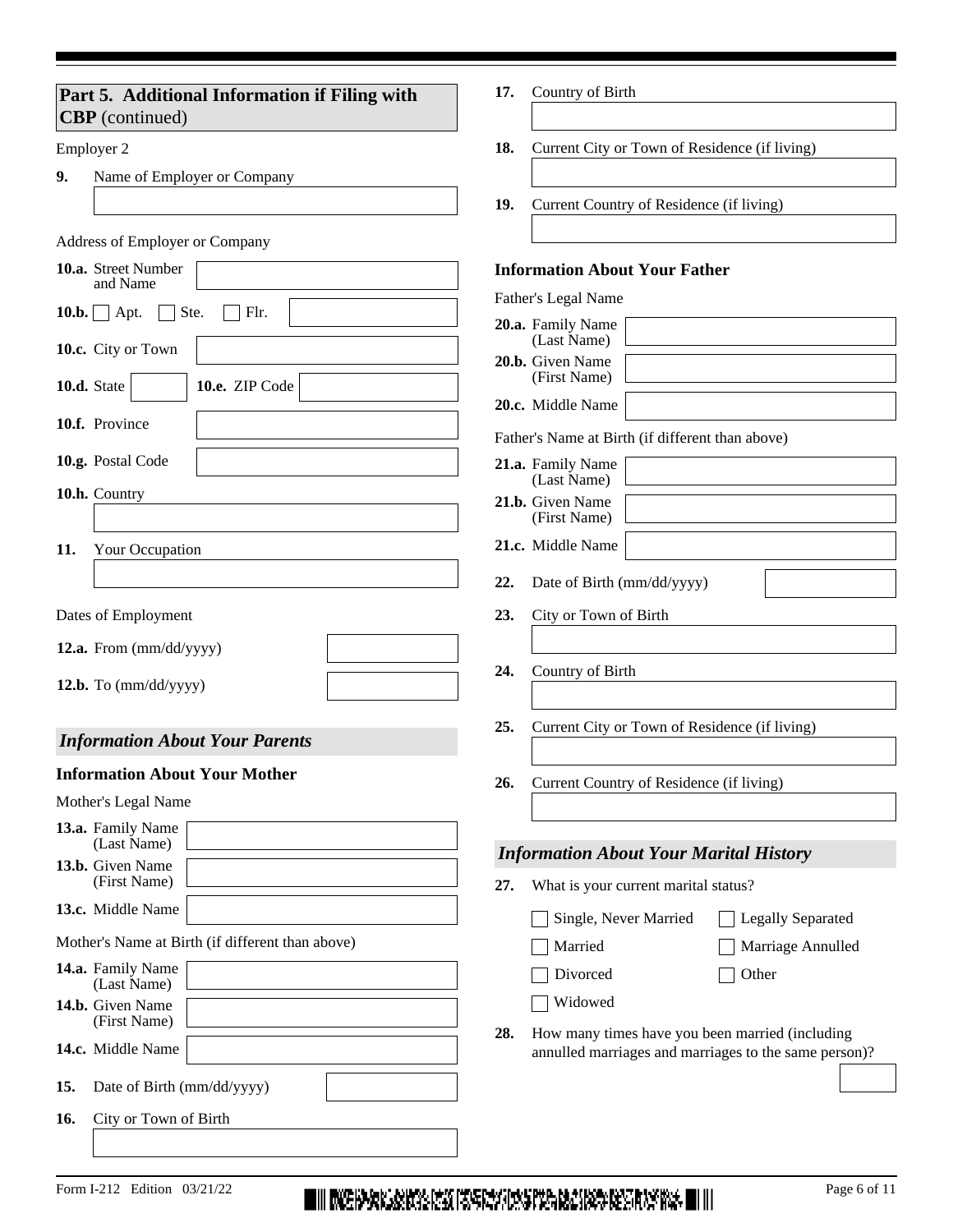| Part 5. Additional Information if Filing with |  |
|-----------------------------------------------|--|
| <b>CBP</b> (continued)                        |  |

# *Information About Your Current Marriage*

*(including if you are legally separated)*

If you are currently married, provide the following information about your current spouse.

Current Spouse's Legal Name

|     | 29.a. Family Name<br>(Last Name)                          | 35.a. Family Name<br>(Last Name)                                                           |  |  |  |  |  |  |
|-----|-----------------------------------------------------------|--------------------------------------------------------------------------------------------|--|--|--|--|--|--|
|     | 29.b. Given Name<br>(First Name)                          | 35.b. Given Name<br>(First Name)                                                           |  |  |  |  |  |  |
|     | 29.c. Middle Name                                         | 35.c. Middle Name                                                                          |  |  |  |  |  |  |
| 30. | A-Number (if any) $\blacktriangleright$ <b>A-</b>         | Prior Spouse's Date of Birth (mm/dd/yyyy)<br>36.                                           |  |  |  |  |  |  |
| 31. | Current Spouse's Date of Birth (mm/dd/yyyy)               | Date of Marriage to Prior Spouse (mm/dd/yyyy)<br>37.                                       |  |  |  |  |  |  |
| 32. | Date of Marriage to Current Spouse (mm/dd/yyyy)           | Place of Marriage to Prior Spouse                                                          |  |  |  |  |  |  |
|     | Current Spouse's Place of Birth                           | 38.a. City or Town                                                                         |  |  |  |  |  |  |
|     | 33.a. City or Town                                        | 38.b. State or Province                                                                    |  |  |  |  |  |  |
|     | 33.b. State or Province                                   | 38.c. Country                                                                              |  |  |  |  |  |  |
|     | 33.c. Country                                             | Date Marriage with Prior Spouse Legally Ended<br>39.                                       |  |  |  |  |  |  |
|     | Place of Marriage to Current Spouse<br>34.a. City or Town | (mm/dd/yyyy)<br>Place Where Marriage with Prior Spouse Legally Ended<br>40.a. City or Town |  |  |  |  |  |  |
|     | 34.b. State or Province                                   | 40.b. State or Province                                                                    |  |  |  |  |  |  |
|     | 34.c. Country                                             | 40.c. Country                                                                              |  |  |  |  |  |  |
|     |                                                           |                                                                                            |  |  |  |  |  |  |

marriage)

# *Information About Prior Marriages (if any)*

Prior Spouse's Legal Name (provide family name before

If you have been married before, whether in the United States or in any other country, provide the following information about your prior spouse. If you have had more than one previous marriage, use the space provided in **Part 9. Additional Information** to provide the information below.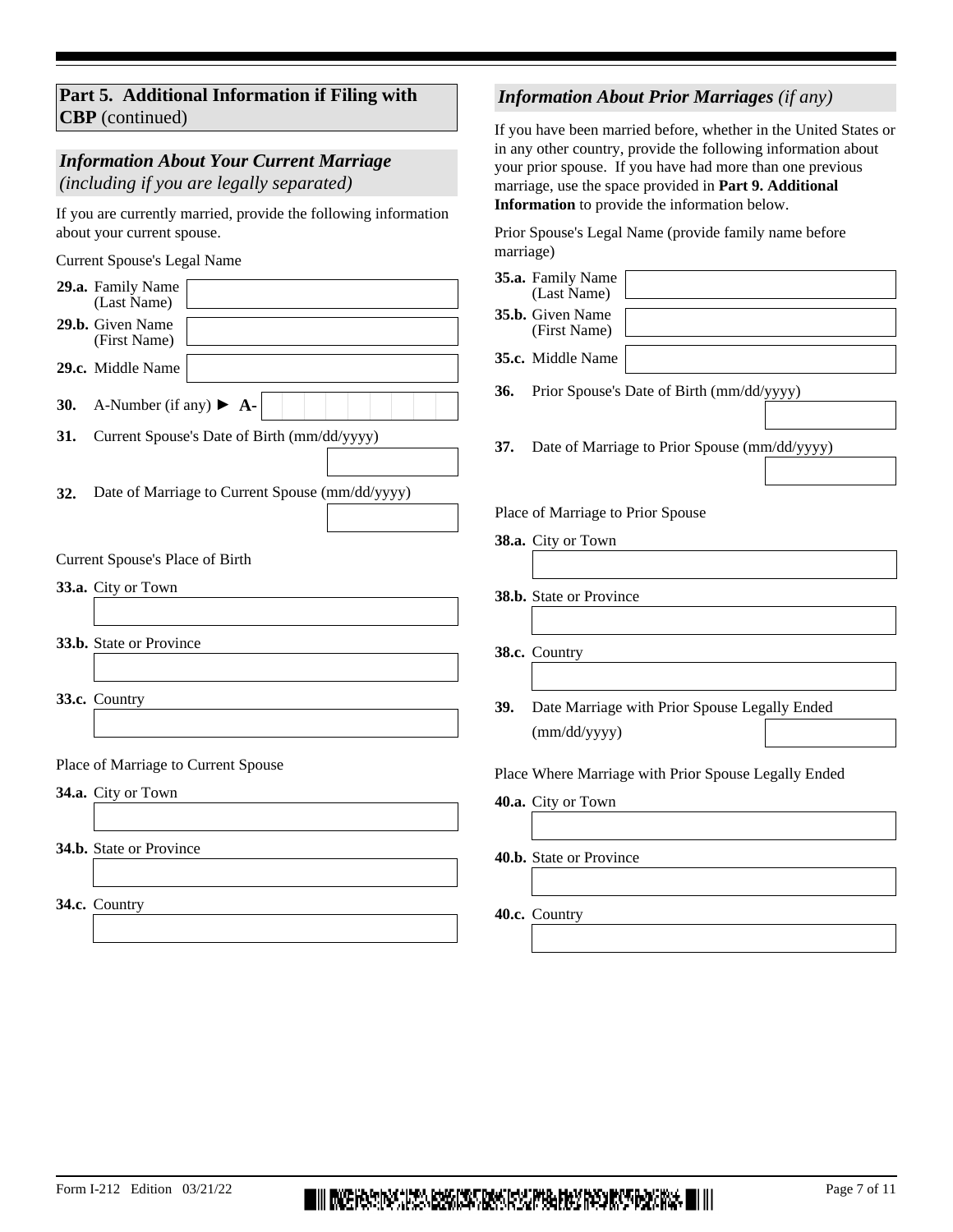# **Part 6. Applicant's Statement, Contact Information, Declaration, Certification, and Signature**

**NOTE:** Read the **Penalties** section of the Form I-212 Instructions before completing this part.

#### *Applicant's Statement*

**NOTE:** Select the box for either **Item Number 1.a.** or **1.b.** If applicable, select the box for **Item Number 2.**

- **1.a.**  $\Box$  I can read and understand English, and I have read and understand every question and instruction on this application and my answer to every question.
- **1.b.**  $\Box$  The interpreter named in **Part 7.** read to me every question and instruction on this application and my

answer to every question in

a language in which I am fluent, and I understood everything.

**2.** At my request, the preparer named in **Part 8.**,

prepared this application for me based only upon information I provided or authorized.

## *Applicant's Contact Information*

- **3.** Applicant's Daytime Telephone Number
- **4.** Applicant's Mobile Telephone Number (if any)
- **5.** Applicant's Email Address (if any)

# *Applicant's Declaration and Certification*

Copies of any documents I have submitted are exact photocopies of unaltered, original documents, and I understand that USCIS may require that I submit original documents to USCIS at a later date. Furthermore, I authorize the release of any information from any and all of my records that USCIS may need to determine my eligibility for the immigration benefit that I seek.

I furthermore authorize release of information contained in this application, in supporting documents, and in my USCIS records, to other entities and persons where necessary for the administration and enforcement of U.S. immigration law.

I understand that USCIS may require me to appear for an appointment to take my biometrics (fingerprints, photograph, and/or signature) and, at that time, if I am required to provide biometrics, I will be required to sign an oath reaffirming that:

- **1)** I reviewed and understood all of the information contained in, and submitted with, my application; and
- **2)** All of this information was complete, true, and correct at the time of filing.

I certify, under penalty of perjury, that all of the information in my application and any document submitted with it were provided or authorized by me, that I reviewed and understand all of the information contained in, and submitted with, my application and that all of this information is complete, true, and correct.

#### *Applicant's Signature*

**6.a.** Applicant's Signature



,

**6.b.** Date of Signature (mm/dd/yyyy)

**NOTE TO ALL APPLICANTS:** If you do not completely fill out this application or fail to submit required documents listed in the Instructions, USCIS may deny your application.

# **Part 7. Interpreter's Contact Information, Certification, and Signature**

Provide the following information about the interpreter.

#### *Interpreter's Full Name*

- **1.a.** Interpreter's Family Name (Last Name)
- **1.b.** Interpreter's Given Name (First Name)
- **2.** Interpreter's Business or Organization Name (if any)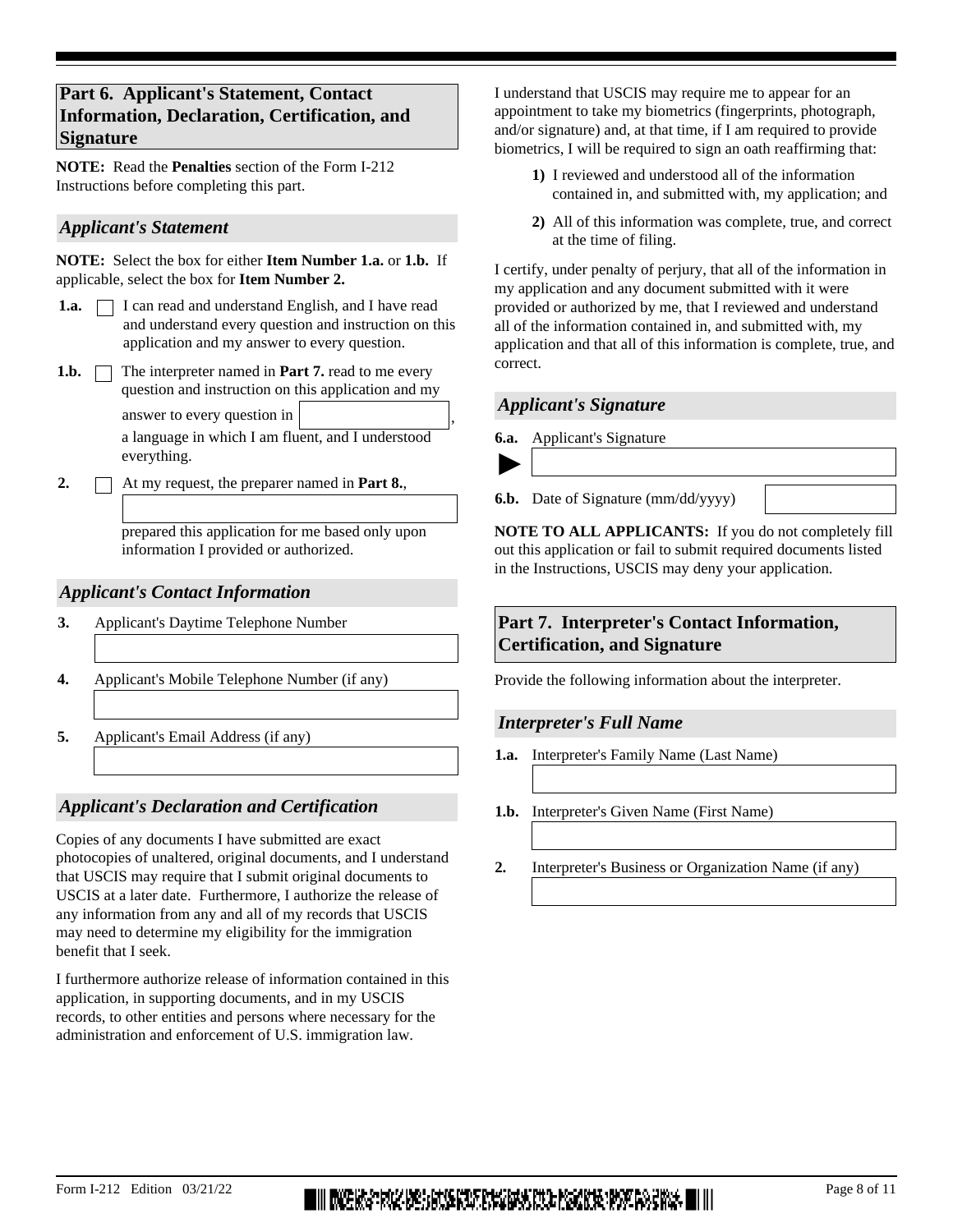# **Part 7. Interpreter's Contact Information, Certification, and Signature** (continued)

#### *Interpreter's Mailing Address*

| 3.a. Street Number<br>and Name                    |
|---------------------------------------------------|
| <b>3.b.</b> $\Box$ Apt. $\Box$ Ste. $\Box$ Flr.   |
| 3.c. City or Town                                 |
| $\blacktriangleright$ 3.e. ZIP Code<br>3.d. State |
| 3.f. Province                                     |
| 3.g. Postal Code                                  |
| <b>3.h.</b> Country                               |
|                                                   |

## *Interpreter's Contact Information*

|    | Interpreter's Daytime Telephone Number         |
|----|------------------------------------------------|
| 5. | Interpreter's Mobile Telephone Number (if any) |
| 6. | Interpreter's Email Address (if any)           |

# *Interpreter's Certification*

I certify, under penalty of perjury, that:

I am fluent in English and ,

which is the same language specified in **Part 6.**, **Item Number 1.b.**, and I have read to this applicant in the identified language every question and instruction on this application and his or her answer to every question. The applicant informed me that he or she understands every instruction, question, and answer on the application, including the **Applicant's Declaration and Certification**, and has verified the accuracy of every answer.

# *Interpreter's Signature*

**7.a.** Interpreter's Signature

**7.b.** Date of Signature (mm/dd/yyyy)

# **Part 8. Contact Information, Declaration, and Signature of the Person Preparing this Application, if Other Than the Applicant**

Provide the following information about the preparer.

#### *Preparer's Full Name*

- **1.a.** Preparer's Family Name (Last Name)
- **1.b.** Preparer's Given Name (First Name)
- **2.** Preparer's Business or Organization Name (if any)

#### *Preparer's Mailing Address*

| 3.a. Street Number<br>and Name                    |
|---------------------------------------------------|
| $3.b.$ Apt. Ste.<br>$\Box$ Flr.                   |
| 3.c. City or Town                                 |
| $\blacktriangleright$ 3.e. ZIP Code<br>3.d. State |
| 3.f. Province                                     |
| 3.g. Postal Code                                  |
| 3.h. Country                                      |
|                                                   |

# *Preparer's Contact Information*

- **4.** Preparer's Daytime Telephone Number
- **5.** Preparer's Mobile Telephone Number (if any)
- **6.** Preparer's Email Address (if any)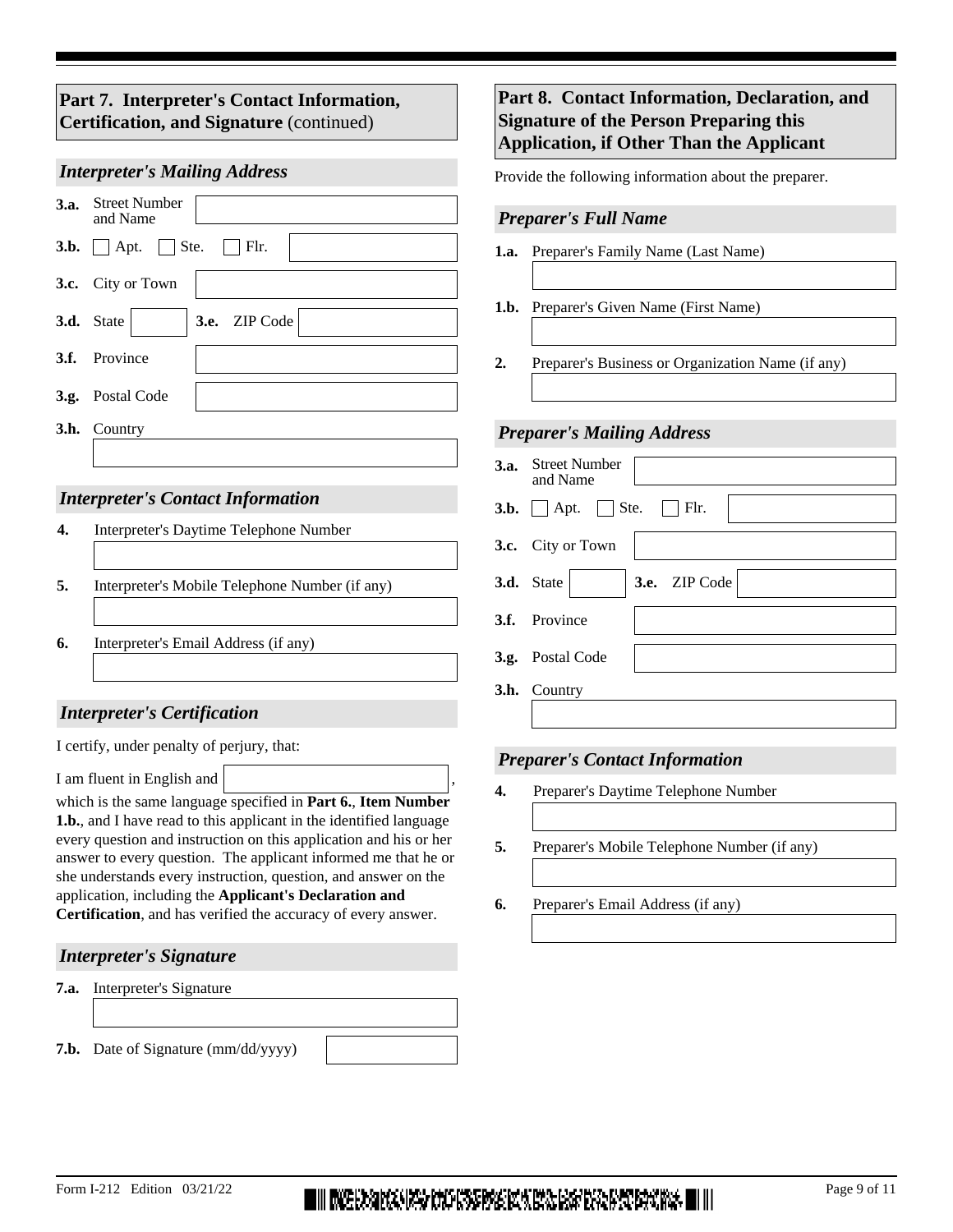## **Part 8. Contact Information, Declaration, and Signature of the Person Preparing this Application, if Other Than the Applicant**  (continued)

#### *Preparer's Statement*

| 7.a. | I am not an attorney or accredited representative but |
|------|-------------------------------------------------------|
|      | have prepared this application on behalf of the       |
|      | applicant and with the applicant's consent.           |

**7.b.** <u>I</u> I am an attorney or accredited representative and my representation of the applicant in this case  $\Box$  extends  $\Box$  does not extend beyond the preparation of this application.

**NOTE:** If you are an attorney or accredited representative, you may be obliged to submit a completed Form G-28, Notice of Entry of Appearance as Attorney or Accredited Representative, or Form G-28I, Notice of Entry of Appearance as Attorney In Matters Outside the Geographical Confines of the United States, with this application.

## *Preparer's Certification*

By my signature, I certify, under penalty of perjury, that I prepared this application at the request of the applicant. The applicant then reviewed this completed application and informed me that he or she understands all of the information contained in, and submitted with, his or her application, including the **Applicant's Declaration and Certification**, and that all of this information is complete, true, and correct. I completed this application based only on information that the applicant provided to me or authorized me to obtain or use.

#### *Preparer's Signature*

**8.a.** Preparer's Signature

**8.b.** Date of Signature (mm/dd/yyyy)